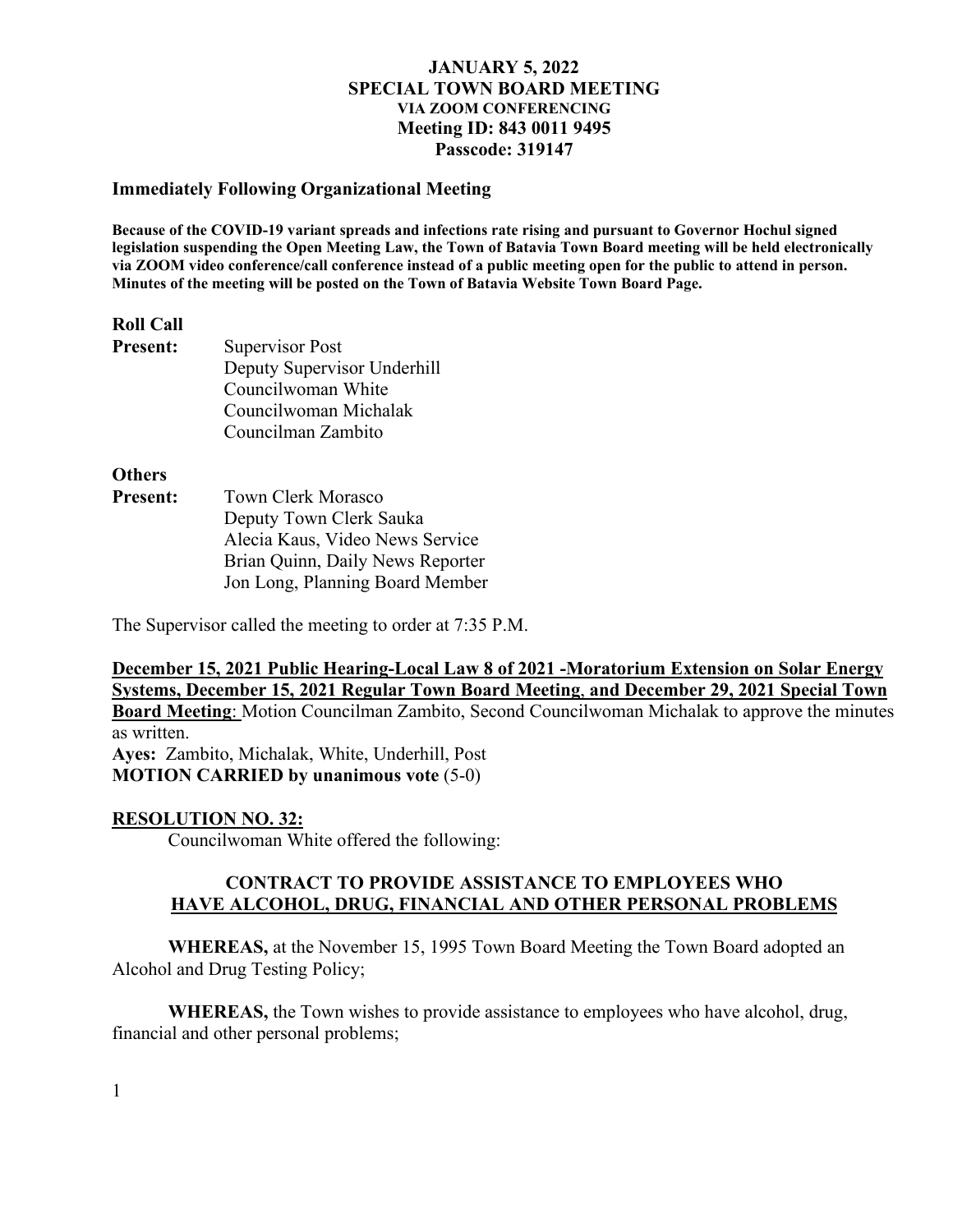**WHEREAS,** Royal Employer Services will provide these services to the Town at a cost of four hundred, fifty dollars (\$450.00) annually (contract attached).

# **NOW, THEREFORE, BE IT**

**RESOLVED,** the Batavia Town Board hereby authorizes the Supervisor to execute the contract between the Town of Batavia and Royal Employer Services to provide assistance to employees who have alcohol, drug, financial, and other personal problems a copy of which is annexed here to and made a part of the minutes, at a cost of four hundred, fifty dollars (\$450.00) annually, and be it further

**RESOLVED,** this contract runs from January 1, 2022 to December 31, 2022.

**Second by**: Councilwoman Michalak **Ayes:** White, Michalak, Zambito, Underhill, Post **APPROVED by unanimous vote** (5-0)

# **RESOLUTION NO. 33:**

Deputy Supervisor Underhill offered the following:

# **BACKFLOW SERVICES AGREEMENT BETWEEN PDM ENGINEERS AND THE TOWN OF BATAVIA**

**WHEREAS,** the contract with PDM Engineers for Backflow Services expired December 31, 2021 and

**WHEREAS,** the Town Engineer recommends renewing the contract With PDM Engineers.

# **NOW, THEREFORE, BE IT**

**RESOLVED,** by the Town Board of the Town of Batavia, New York, that the proposed Backflow Services Agreement between PDM Engineers and the Town of Batavia, a copy of which is annexed hereto and made part of the Town Board Minutes, is hereby approved and the Town Supervisor is authorized and directed to sign this Agreement on behalf of the Town of Batavia.

**Second by: Councilwoman White Ayes:** Underhill, White, Michalak, Zambito, Post **APPROVED by unanimous vote** (5-0)

# **AGREEMENT BETWEEN PDM ENGINEERS AND TOWN OF BATAVIA**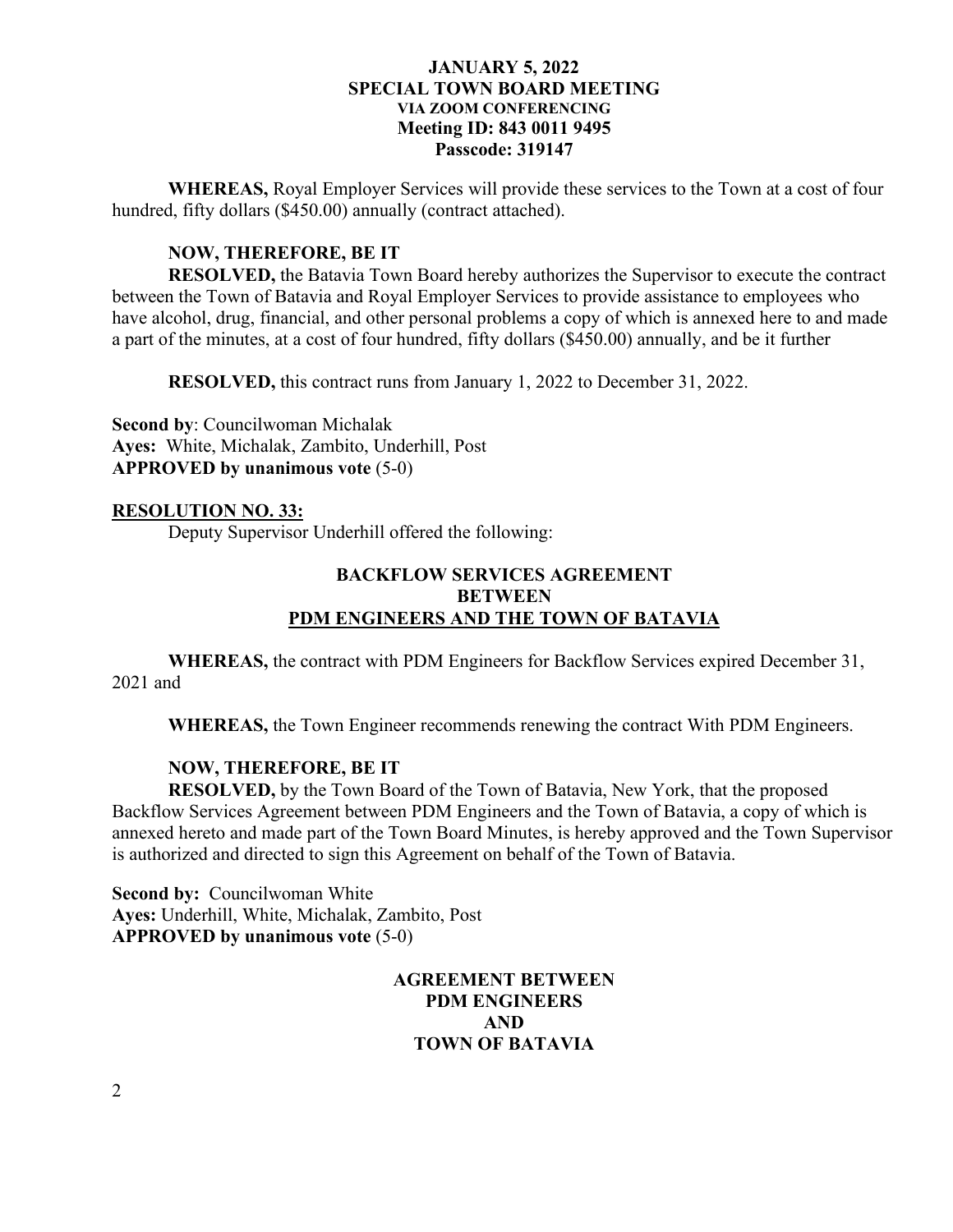The above parties hereby enter into this agreement, where,

PDM Engineers shall provide:

- 1. Design of backflow prevention device containment systems for Town of Batavia water service area.
- 2. Support services for the Town of Batavia's Cross Connection Control Program.
- 3. Additional assistance to the Town Engineer and Water/Waste Water Department on an as needed basis.

The Town of Batavia shall:

- 1. Oversee these services, under the direction and authority of the Town Engineer, as being the Professional Engineer (P.E.) in charge.
- 2. Pay for the services at the compensation rate of \$80.00 per hour. The scope of work may be periodically adjusted as mutually agreed. Work completed is to be billed and paid monthly, together with approved, additional charges and reimbursable expenses, i.e.: reproduction costs, supplies, replacement equipment, certifications, mileage and mailings.

PDM Engineers shall maintain adequate insurance as determined by the Town. The term of this agreement shall be in force until December 31, 2022 unless terminated by either party upon thirty (30) days written notification thereof.

 $\mathcal{L}_\text{G}$  , and the contribution of the contribution of the contribution of the contribution of the contribution of the contribution of the contribution of the contribution of the contribution of the contribution of t

Signed,

Gregory H. Post, Town Supervisor Dated

Paul D. McCarthy, P.E., PDM Dated

# **RESOLUTION NO. 34:**

Supervisor Post offered the following:

# **PROFESSIONAL IT SERVICES BETWEEN HURRICANE TECHNOLOGIES, INC. AND THE TOWN OF BATAVIA**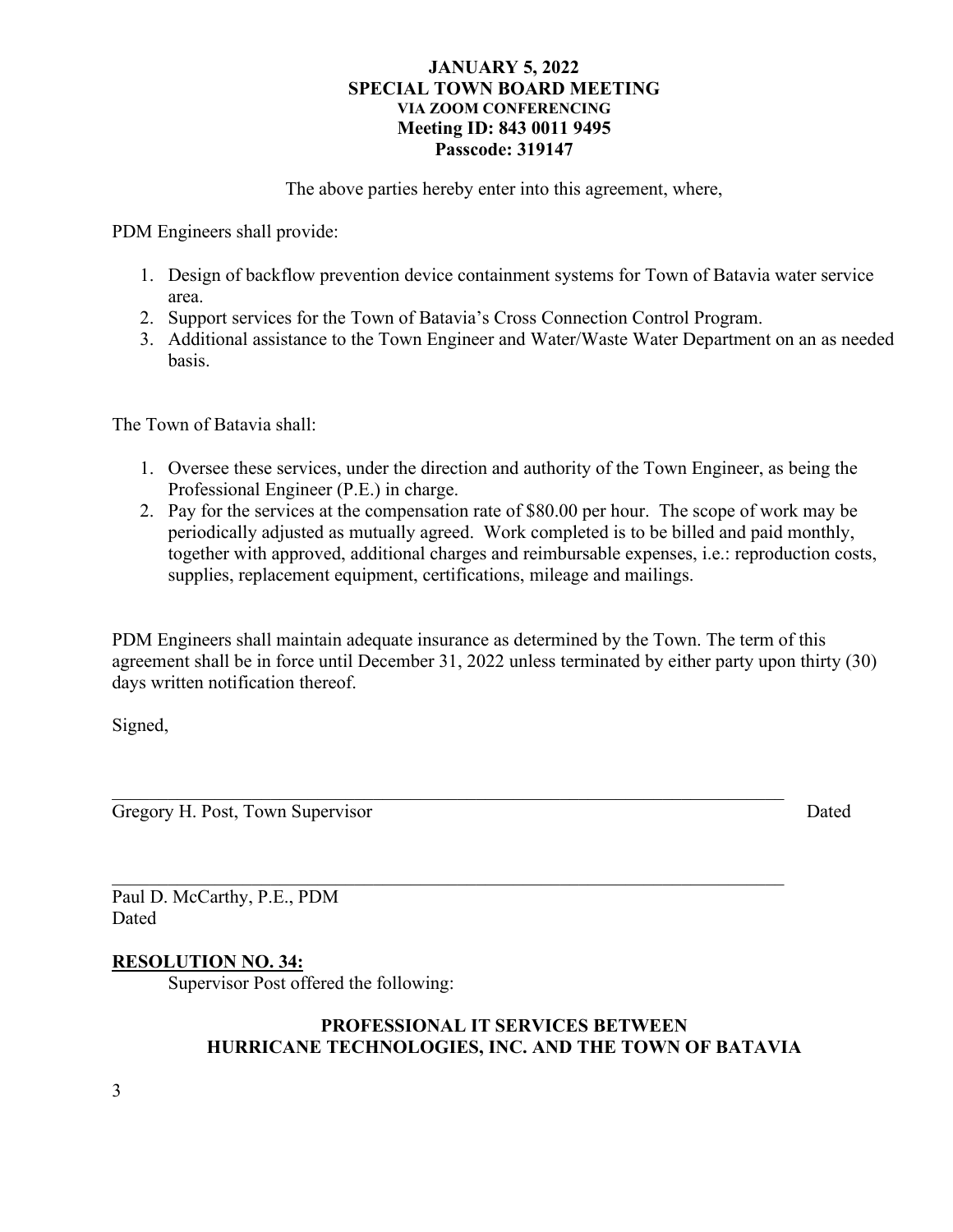**RESOLVED,** the Batavia Town Board wishes to continue to retain Hurricane Technologies, Incorporated for professional Information and Technology Services on a pro- active plan; and be it

**FURTHER RESOLVED,** by the Town Board of the Town of Batavia, New York, that the proposed quote from Hurricane Technologies, Incorporated for monthly pro-active service (based on current users, subject to increase in users) is approved at a cost of \$3,971.98 per month, a copy of which is annexed hereto and made part of the Town Board Minutes, and the Town Supervisor is authorized and directed to execute the quote on behalf of the Town of Batavia.

**Second by:** Councilman Zambito **Ayes:** Post, Zambito, White, Underhill, Michalak **APPROVED by unanimous vote** (5-0)

# **RESOLUTION NO. 35:**

Councilwoman Michalak offered the following:

# **RESOLUTION TO ESTABLISH POSITION COUNSEL TO THE SUPERVISOR**

**RESOLVED,** the Batavia Town Board hereby establishes the position of Counsel to the Supervisor (MSD222 duties statement attached).

**Second by:** Councilman Zambito **Ayes:** Michalak, Zambito, White, Underhill, Post **APPROVED by unanimous vote** (5-0)

# **RESOLUTION NO. 35:**

Councilman Zambito offered the following:

# **RESOLUTION TO HIRE COUNSEL TO THE SUPERVISOR**

**WHEREAS,** the position of Counsel to the Supervisor is essential to the Town legal operations and functions; and

**WHEREAS,** Kevin Earl, former Attorney for the Town of Batavia satisfies the requirements and qualifications of the position of Counsel to the Supervisor and the Town desires to hire him; and

**WHEREAS,** it is anticipated that the hiring of the position of Counsel to the Supervisor will most effectively ensure the necessary legal support to the Town Management Team.

# **NOW, THEREFORE, BE IT**

**RESOLVED,** the Batavia Town Board hereby authorizes the hiring of Kevin Earl to the position

4